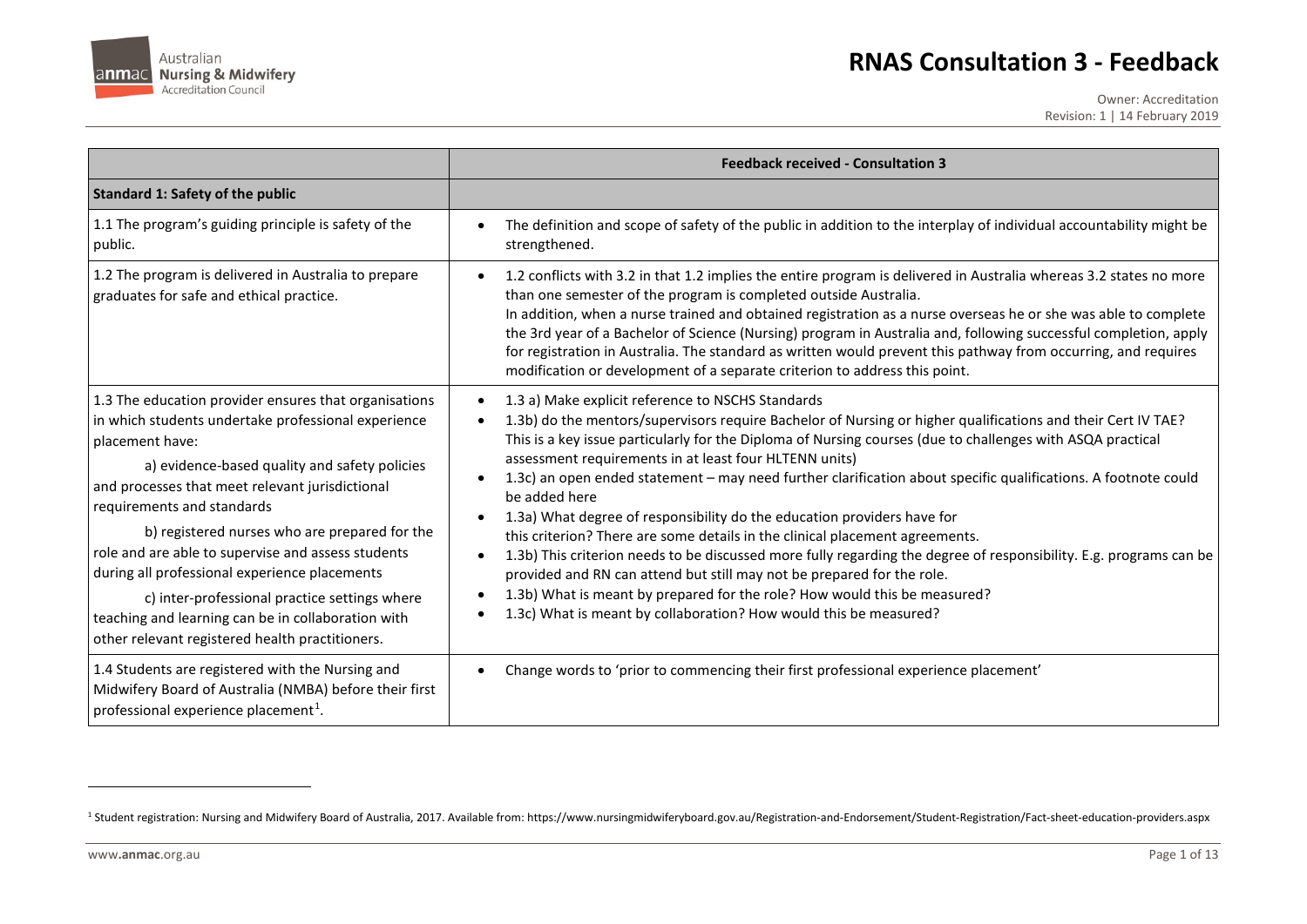<span id="page-1-1"></span><span id="page-1-0"></span>

|                                                                                                                                                                                                                                                                                                    | <b>Feedback received - Consultation 3</b>                                                                                                                                                                                                                                                                                                                                                                                                                                                                                                                                                                                                                                                                                                                                                                                                                                                                                                                                                                                                                                                                                                                                                                                                                                                                                                                                                                                                                                                                                                                                                                                                                                                                                                                                                                                                                                                                                       |
|----------------------------------------------------------------------------------------------------------------------------------------------------------------------------------------------------------------------------------------------------------------------------------------------------|---------------------------------------------------------------------------------------------------------------------------------------------------------------------------------------------------------------------------------------------------------------------------------------------------------------------------------------------------------------------------------------------------------------------------------------------------------------------------------------------------------------------------------------------------------------------------------------------------------------------------------------------------------------------------------------------------------------------------------------------------------------------------------------------------------------------------------------------------------------------------------------------------------------------------------------------------------------------------------------------------------------------------------------------------------------------------------------------------------------------------------------------------------------------------------------------------------------------------------------------------------------------------------------------------------------------------------------------------------------------------------------------------------------------------------------------------------------------------------------------------------------------------------------------------------------------------------------------------------------------------------------------------------------------------------------------------------------------------------------------------------------------------------------------------------------------------------------------------------------------------------------------------------------------------------|
| 1.5 The education provider undertakes screening and<br>management of students who present with an<br>impairment <sup>2</sup> and reports to the NMBA as required.                                                                                                                                  | Does the RTO or education provider also have a duty of care to disclose their concerns in these circumstances?<br>Who will undertake screening and assessment? Update to the education provider supports students who<br>present with an impairment, in accordance with relevant legislation, and notifies the NMBA as required<br>The meaning of the word 'present' is ambiguous. Currently students are required to make a declaration, but it is<br>beyond the capacity of the university to screen all students for 'physical or mental impairment, disability,<br>condition or disorder (including substance abuse or dependence)'.<br>Comment - suggested review of language in this standard to aline with the mandatory guideline- the provision<br>of inherent requirements as part of the admission requirement is part of 1.6 therefore this is only around the<br>reporting of an impairment that is identified as having putting the public at risk - The education provider has a<br>process in place to make a mandatory report to NMBA of students who have an impairment that in the course<br>of completing clinical training, may place the public at substantial risk of harm.<br>Suggest re-wording of this statement to improve readability:<br>$\bullet$<br>The education provider undertakes screening of students for impairment and has a documented process for<br>management of identified impairments, including reporting to NMBA as required.<br>Suggested wording change to standard 1.5<br>The education providers undertakes the management of students who present with an impairment and reports<br>to the NMBA as required.<br>Rational there is no mechanism for universities to screen all students for an impairment. Self declaration is<br>important<br>1.5 The language of 'impairment' is deficit focused. Maybe replace with screening and management for<br>inherent requirements |
| 1.6 Program admission requirements are fair, equitable<br>and transparent. Before accepting an offer of<br>enrolment applicants must:<br>a) meet the program's inherent<br>requirements<br>b) provide evidence of meeting the NMBA's<br>English language skills registration standard <sup>3</sup> | 1.6b) The words 'before course commencement' should be added to 1.6 under point (b) to provide<br>$\bullet$<br>further clarity regarding the entry requirements for English language skills.<br>The order of standard 1 needs to be changed. 1.6 should swap with item 1.3 to provide a more logical order<br>within the standard.<br>Criterion 1.5 and 1.6: not every university has inherent requirements - might also want to include fitness to<br>practice;                                                                                                                                                                                                                                                                                                                                                                                                                                                                                                                                                                                                                                                                                                                                                                                                                                                                                                                                                                                                                                                                                                                                                                                                                                                                                                                                                                                                                                                                |

l

<sup>&</sup>lt;sup>2</sup> Definition available from: https://www.ahpra.gov.au/Registration/Graduate-Applications-for-Registration-FAQs/Registration-Standards-FAQs.aspx#impairment

<sup>&</sup>lt;sup>3</sup> Registration standard: English language skills. Nursing and Midwifery Board of Australia, 2019. Available from: https://www.nursingmidwiferyboard.gov.au/Registration-Standards/English-language-skills.aspx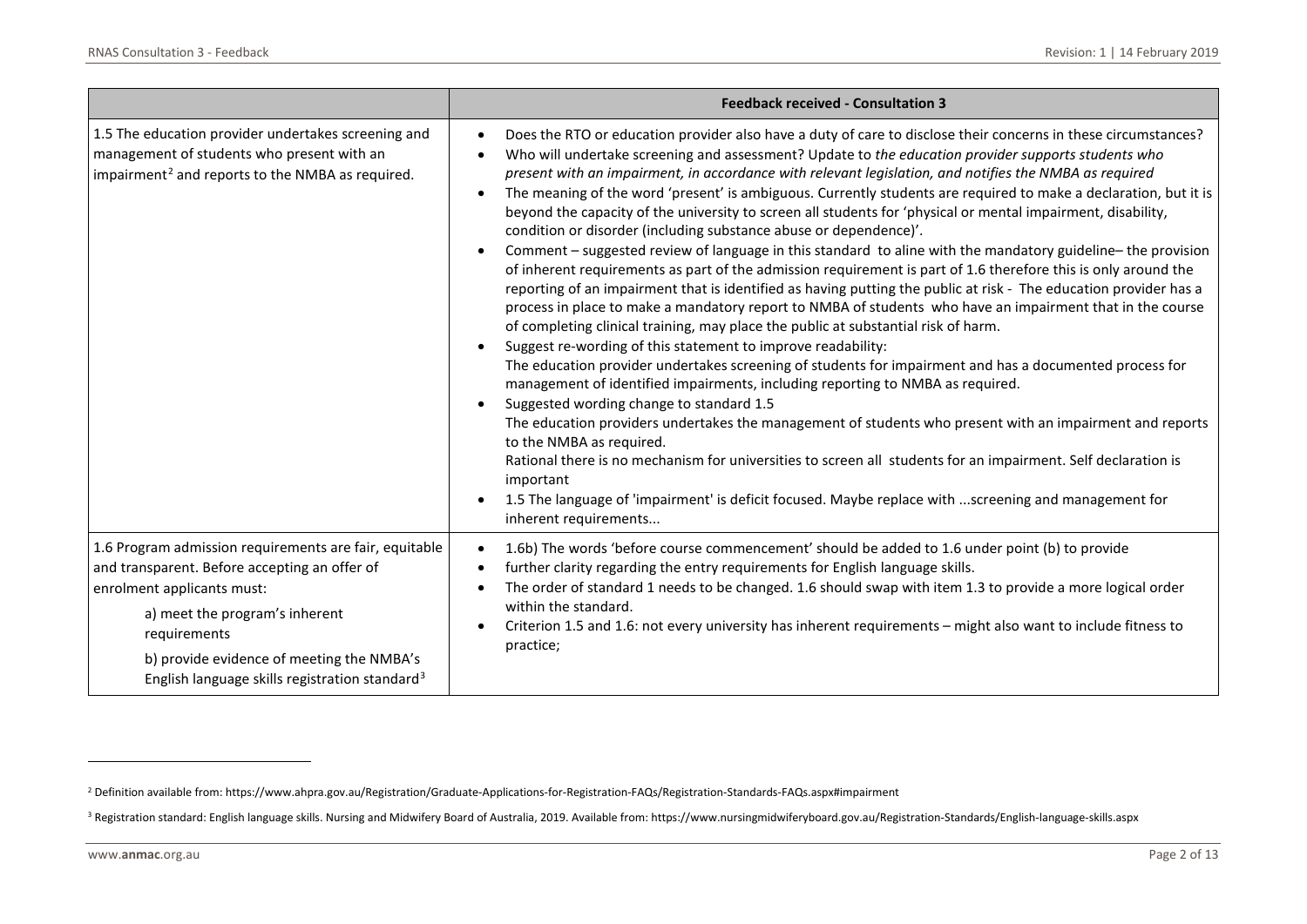<span id="page-2-0"></span>

|                                                                                                                                                                                                                                                             | <b>Feedback received - Consultation 3</b>                                                                                                                                                                                                                                                                                                                                                                                                                                                                                                                                                                                                       |
|-------------------------------------------------------------------------------------------------------------------------------------------------------------------------------------------------------------------------------------------------------------|-------------------------------------------------------------------------------------------------------------------------------------------------------------------------------------------------------------------------------------------------------------------------------------------------------------------------------------------------------------------------------------------------------------------------------------------------------------------------------------------------------------------------------------------------------------------------------------------------------------------------------------------------|
| c) be informed of NMBA registration<br>requirements <sup>4</sup> .                                                                                                                                                                                          |                                                                                                                                                                                                                                                                                                                                                                                                                                                                                                                                                                                                                                                 |
| 1.7 Program progression policies allow student access<br>to professional experience placement where the<br>student is deemed competent to attend.                                                                                                           | The criterion could be reworded. Our interpretation is: if students are not deemed competent in a professional<br>experience placement, they are not able progress. Perhaps it could read 'should only allow students to<br>progress'                                                                                                                                                                                                                                                                                                                                                                                                           |
| <b>Standard 2: Governance</b>                                                                                                                                                                                                                               |                                                                                                                                                                                                                                                                                                                                                                                                                                                                                                                                                                                                                                                 |
| 2. 1 Academic governance arrangements for the<br>program of study includes:                                                                                                                                                                                 | Amend 2.1c as Australian Qualifications Framework Registery is no longer in operation                                                                                                                                                                                                                                                                                                                                                                                                                                                                                                                                                           |
| a) current registration by the Tertiary<br>Education Quality and Standards Agency as an<br>Australian university or other higher education<br>provider                                                                                                      |                                                                                                                                                                                                                                                                                                                                                                                                                                                                                                                                                                                                                                                 |
| b) mechanisms to meet relevant national or<br>state regulatory requirements                                                                                                                                                                                 |                                                                                                                                                                                                                                                                                                                                                                                                                                                                                                                                                                                                                                                 |
| c) listing on the Australian Qualifications<br>Framework National Registry for the award of a<br>Bachelor Degree as a minimum.                                                                                                                              |                                                                                                                                                                                                                                                                                                                                                                                                                                                                                                                                                                                                                                                 |
| 2.2 The governance structure for the provider and the<br>school conducting the program ensures the:<br>a) academic oversight of the program and<br>promotes high-quality teaching and learning<br>experiences for students to enable graduate<br>competence | APNA proposes that for nursing education curriculum to have the important primary health care focus that is<br>$\bullet$<br>required for the RNAS to indeed be "contemporary and aligned with emerging research, policy and best<br>practice" as is one of the aims of the review, academic oversight of the program must include representation<br>from a registered nurse who has substantial experience within primary health care, ideally with post graduate<br>qualifications in this area of practice but who also importantly has firsthand knowledge and understanding of<br>the importance of primary health care for the population. |
| b) Head of Discipline is a registered nurse with<br>the NMBA, without conditions on their registration<br>relating to conduct, and holds a relevant post-graduate<br>qualification.                                                                         |                                                                                                                                                                                                                                                                                                                                                                                                                                                                                                                                                                                                                                                 |

<sup>4</sup> Registration Standards: Nursing and Midwifery Board of Australia. Available from: https://www.nursingmidwiferyboard.gov.au/Registration-Standards.aspx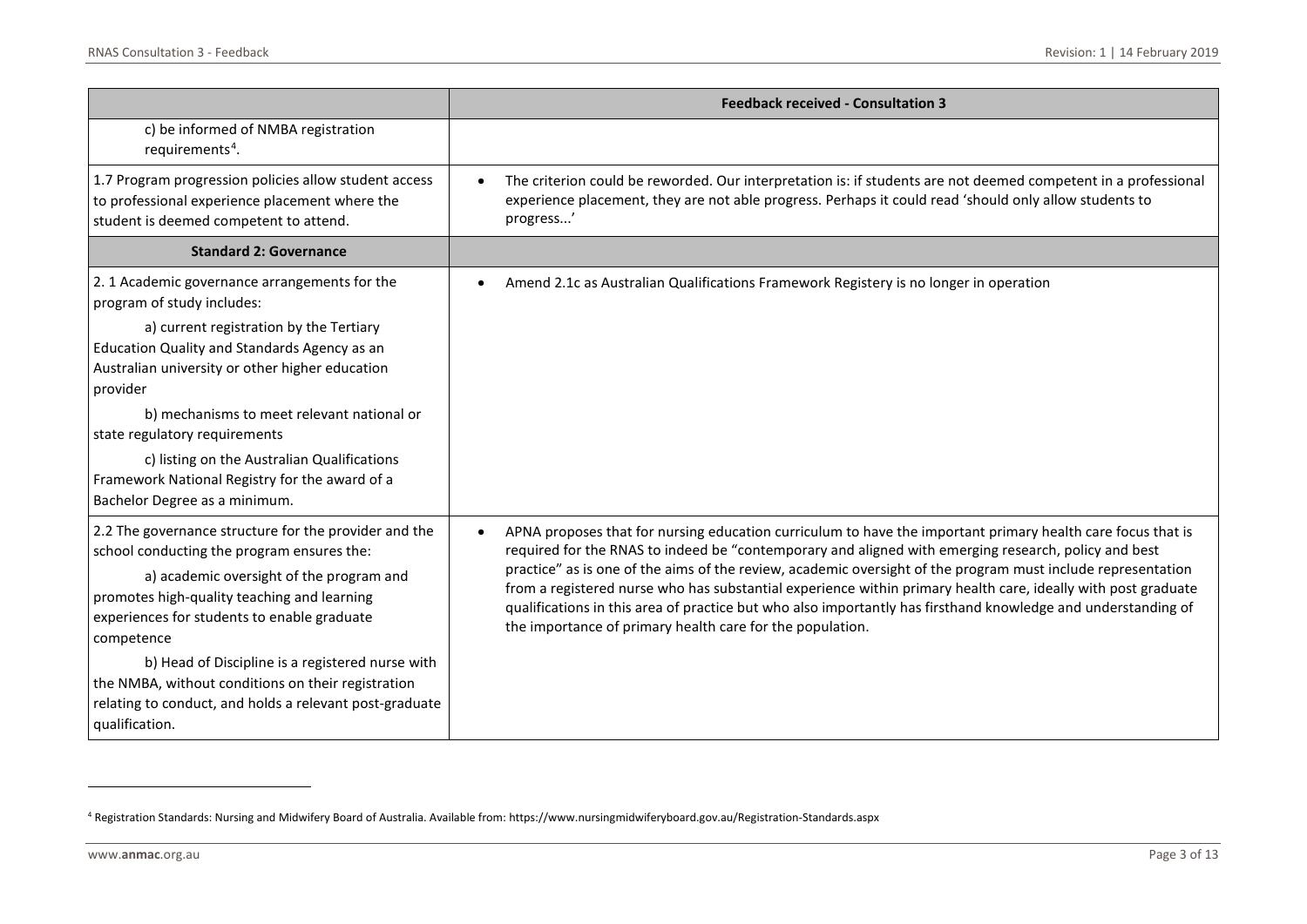<span id="page-3-0"></span>

|                                                                                                                                                                                                                                                                                                                                                                | <b>Feedback received - Consultation 3</b>                                                                                                                                                                                                                                                                                                                                                                                                                                                                                                                                                                                                                                                                                                                                              |
|----------------------------------------------------------------------------------------------------------------------------------------------------------------------------------------------------------------------------------------------------------------------------------------------------------------------------------------------------------------|----------------------------------------------------------------------------------------------------------------------------------------------------------------------------------------------------------------------------------------------------------------------------------------------------------------------------------------------------------------------------------------------------------------------------------------------------------------------------------------------------------------------------------------------------------------------------------------------------------------------------------------------------------------------------------------------------------------------------------------------------------------------------------------|
| 2.3 Relevant input to the design and ongoing<br>management of the program exists from external<br>representatives of the nursing profession, including<br>Aboriginal and/or Torres Strait Islander peoples,<br>consumers, students, carers and other relevant<br>stakeholders.                                                                                 | The design and ongoing management of the nursing education program must also have input from primary<br>health care practice-based representatives of the nursing profession and engagement with relevant peak<br>bodies.                                                                                                                                                                                                                                                                                                                                                                                                                                                                                                                                                              |
| 2.4 All entry pathways for which students receive block<br>credit or advanced standing (other than on an<br>individual basis) are identified and allow graduates to<br>meet the Registered Nurse standards for practice. <sup>5</sup>                                                                                                                          | 2.4 All entry pathways for which students receive block credit or advanced standing (other than on an individual<br>basis) are identified, approved by ANMAC and allow graduates to meet the Registered Nurse standards for<br>practice.                                                                                                                                                                                                                                                                                                                                                                                                                                                                                                                                               |
| 2.5 Program quality improvement mechanisms<br>addresses:<br>a) risk assessment of student learning<br>environments<br>b) student evaluations<br>c) internal and external academic and health<br>professional evaluations<br>d) evidence-based developments in health<br>professional education<br>e) evidence-based developments in health and<br>health care. | 2.5c) What is an internal academic - to the discipline, university?<br>What is an external academic - e.g. Assoc Prof teaching into the program, staff teaching into the program from<br>other disciplines?<br>e) evidence-based developments in health and aged care.<br>The ANMF also suggests the inclusion of standard 1.9 from the 2017 ANMAC Enrolled Nurse Accreditation<br>Standards be included in this section. This standard states the following: The education provider must provide<br>evidence of governance arrangements between the education provider and health service providers to monitor<br>students' learning and teaching when undertaking professional experience placement including, but not limited<br>to, clinical teaching, supervision and assessment. |
| <b>Standard 3: Program of study</b>                                                                                                                                                                                                                                                                                                                            |                                                                                                                                                                                                                                                                                                                                                                                                                                                                                                                                                                                                                                                                                                                                                                                        |
| 3.1 The curriculum document articulates the<br>educational philosophy and how it is practically<br>implemented into the program of study.                                                                                                                                                                                                                      | wording of criterion should include how it practically underpins and is implemented as it should not just be<br>implemented but rather should be the underlying structure of the curriculum document;                                                                                                                                                                                                                                                                                                                                                                                                                                                                                                                                                                                  |
| 3.2 Teaching and learning reflects contemporary<br>practices in health and education, and responds to<br>emerging trends based on research, technology and                                                                                                                                                                                                     | As identified in 1.2 above, this statement is in conflict with 'the program is delivered in Australia' and in conflict<br>with 2.4 in that some block pathways may be more than one semester and may include international<br>collaborations and programs.                                                                                                                                                                                                                                                                                                                                                                                                                                                                                                                             |

<sup>5</sup> https://www.nursingmidwiferyboard.gov.au/Codes-Guidelines-Statements/Professional-standards/registered-nurse-standards-for-practice.aspx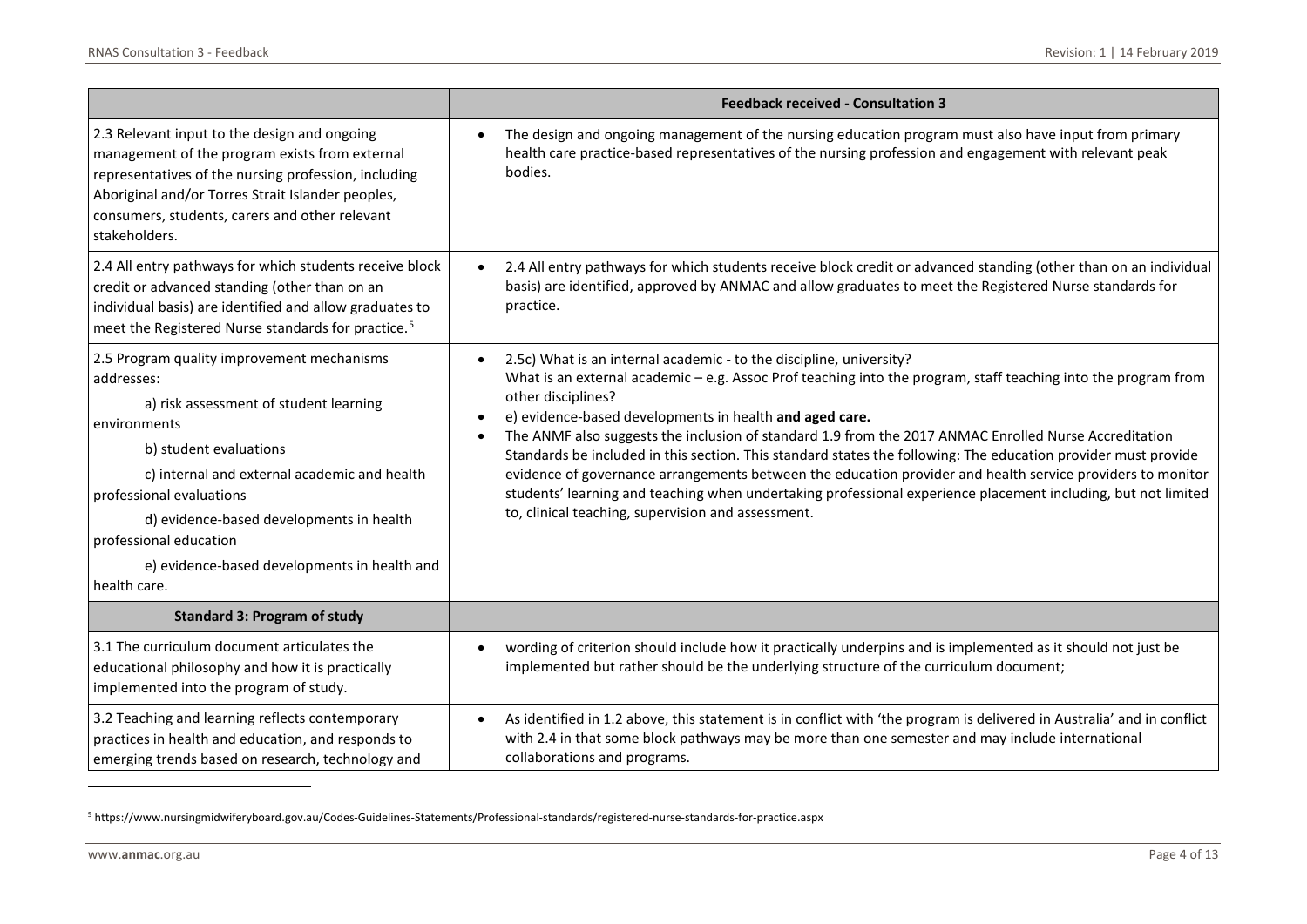|                                                                                                                                                                                                                                                                                                                                                                                                                                  | <b>Feedback received - Consultation 3</b>                                                                                                                                                                                                                                                                                                                                                                                                                                                                                                                                                                                                                                                                                                                                                                                                                                                                                                                                                                                                                                                                                                                                                                                                                                                                                                                                                                                                                                                                                                                                                                                                                                                                                                                                                                                                                                                                                                                                                                                                                                                                                                                 |
|----------------------------------------------------------------------------------------------------------------------------------------------------------------------------------------------------------------------------------------------------------------------------------------------------------------------------------------------------------------------------------------------------------------------------------|-----------------------------------------------------------------------------------------------------------------------------------------------------------------------------------------------------------------------------------------------------------------------------------------------------------------------------------------------------------------------------------------------------------------------------------------------------------------------------------------------------------------------------------------------------------------------------------------------------------------------------------------------------------------------------------------------------------------------------------------------------------------------------------------------------------------------------------------------------------------------------------------------------------------------------------------------------------------------------------------------------------------------------------------------------------------------------------------------------------------------------------------------------------------------------------------------------------------------------------------------------------------------------------------------------------------------------------------------------------------------------------------------------------------------------------------------------------------------------------------------------------------------------------------------------------------------------------------------------------------------------------------------------------------------------------------------------------------------------------------------------------------------------------------------------------------------------------------------------------------------------------------------------------------------------------------------------------------------------------------------------------------------------------------------------------------------------------------------------------------------------------------------------------|
| other forms of evidence. No more than one semester<br>of the program is completed outside Australia.                                                                                                                                                                                                                                                                                                                             | It is fully recognised that the program must 'prepare graduates for safe and ethical practice' however<br>consideration needs to be given to how this is achieved. Providers of programs that lead to registration must by<br>standard 2.1 be registered with TEQSA and as such are self-accrediting bodies in term of block credits or<br>advanced standing as recognised in standard 2.4<br>Query why the term semester has been chosen rather than a percentage of the program. A full time student<br>may study twice the units of a part time student.<br>3.2 Suggest adding innovation to reflect the contemporary teaching and learning environment and link to<br>research and technology.                                                                                                                                                                                                                                                                                                                                                                                                                                                                                                                                                                                                                                                                                                                                                                                                                                                                                                                                                                                                                                                                                                                                                                                                                                                                                                                                                                                                                                                        |
| 3.3 Program content and unit learning outcomes<br>ensures:<br>a) achievement of the Registered Nurse<br>Standards for Practice <sup>1</sup><br>b) recognition of regional, national and global<br>health priorities<br>c) recognition of safety and quality standards<br>as they relate to healthcare<br>d) integrated knowledge of care across the<br>lifespan, including aged care, primary health care and<br>digital health. | 3.3c) make explicit reference to NSQHS Standards<br>APNA recommends the addition of some further related sub-criterion to specifically highlight important aspects<br>of primary health care that should be core to an undergraduate nurse education. We acknowledge primary<br>health care is mentioned in sub-criterion d) but this is not enough in the context of current health system<br>reforms towards a strong future focus on primary health care.<br>Further related sub-criterion should include:<br>e) recognition of the central role of primary health care in the health and well-being of the population,<br>incorporating education regarding the social determinants of health and health equity and how these affect the<br>individual's health literacy and corresponding ability to respond to the advice and treatment recommendations<br>of health care professionals<br>Given a key role of nurses is care planning and education, across all settings, there should be a criteria to<br>emphasise this:<br>f) recognition of the importance of taking a person-centred approach to care, how to go about facilitating care<br>and decision making so that people are more empowered to move towards being able to develop self-care skills<br>and manage their own health needs<br>Nurses also need to understand the issue of sustainable use of health care:<br>g) knowledge of how health care is funded across different sectors and states of Australia<br>h) knowledge of assessment, triage and referral across different sectors of the health care system<br>i) knowledge of the structure of the Australian health care system and the challenges with continuity of care<br>3.3d) Digital health to be a separate category. Digital health includes hardware, middleware and software that<br>encompasses health information systems, health technology and personalised software/apps for health<br>promotion, monitoring and diagnosis. It also includes the capability for storage and retrieval of anonymised<br>large data-sets or individual health information, such as a patient's electronic health record. |
| 3.4 Program content and subject learning outcomes<br>embeds principles of interprofessional and intra-<br>professional learning and practice.                                                                                                                                                                                                                                                                                    | This criterion needs to highlight that these principles are important in all of primary, secondary and tertiary<br>$\bullet$<br>settings. Further, it is not just inter and intra professional learning and practice that is required, but also multi<br>disciplinary care.                                                                                                                                                                                                                                                                                                                                                                                                                                                                                                                                                                                                                                                                                                                                                                                                                                                                                                                                                                                                                                                                                                                                                                                                                                                                                                                                                                                                                                                                                                                                                                                                                                                                                                                                                                                                                                                                               |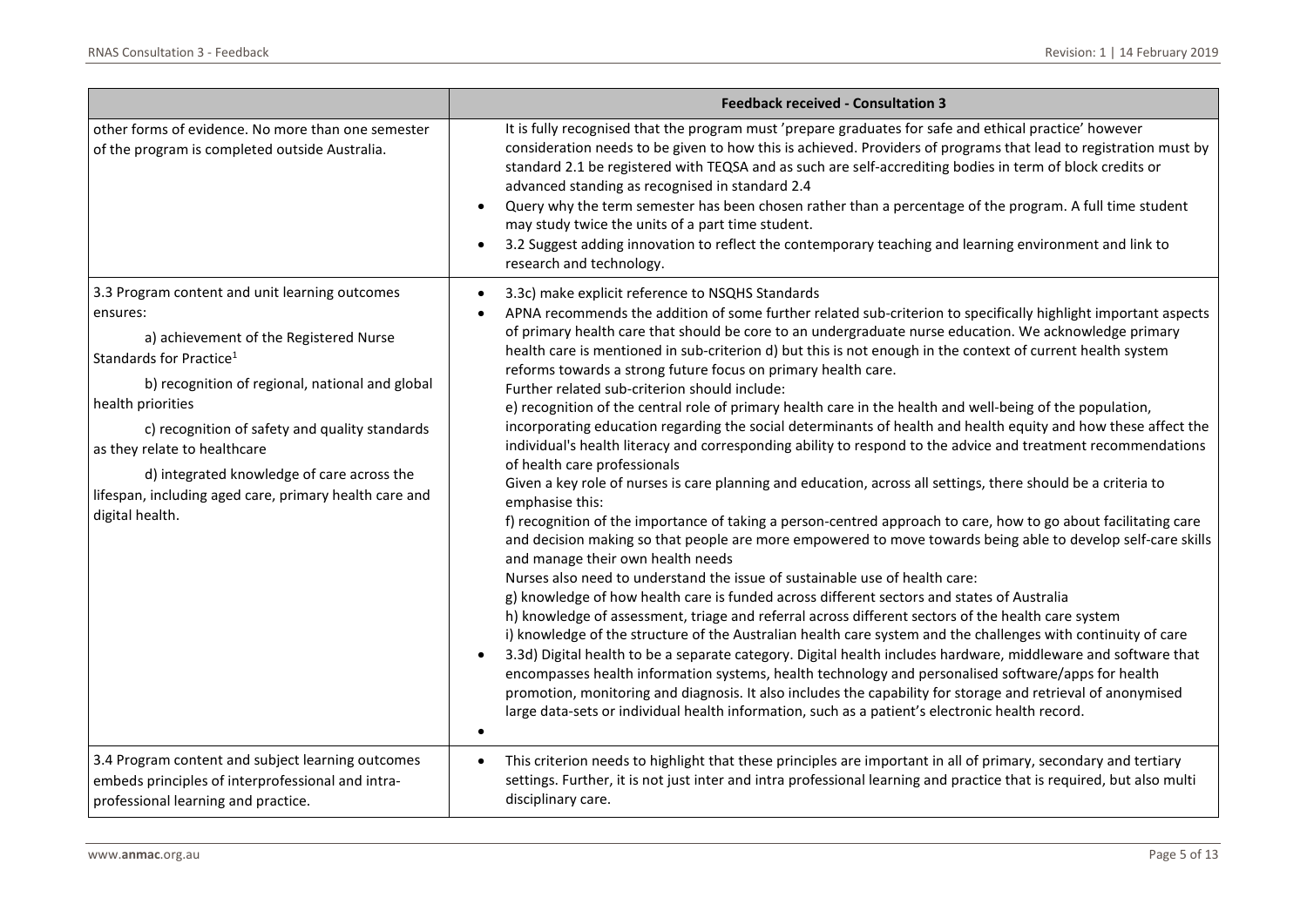|                                                                                                                                                                                                        | <b>Feedback received - Consultation 3</b>                                                                                                                                                                                                                                                                                                                                                                                                                                                                                                                                                                                                                                                                                                                                                                                                                                                                                                               |
|--------------------------------------------------------------------------------------------------------------------------------------------------------------------------------------------------------|---------------------------------------------------------------------------------------------------------------------------------------------------------------------------------------------------------------------------------------------------------------------------------------------------------------------------------------------------------------------------------------------------------------------------------------------------------------------------------------------------------------------------------------------------------------------------------------------------------------------------------------------------------------------------------------------------------------------------------------------------------------------------------------------------------------------------------------------------------------------------------------------------------------------------------------------------------|
| 3.5 Program content and subject learning outcomes<br>integrates cultural diversity and cultural safety.                                                                                                | Content and subject learning outcomes must also include practical aspects as to how to implement care with<br>$\bullet$<br>culturally diverse groups within the population.<br>3.5 Perhaps include the language of inclusion in addition to cultural diversity and safety. Perhaps integrate the<br>$\bullet$<br>WHO social determinants of health here?                                                                                                                                                                                                                                                                                                                                                                                                                                                                                                                                                                                                |
| 3.6 Program content and subject learning outcomes<br>supports the development of research skills that<br>include searching and reviewing research and other<br>evidence for translation into practice. |                                                                                                                                                                                                                                                                                                                                                                                                                                                                                                                                                                                                                                                                                                                                                                                                                                                                                                                                                         |
| 3.7 Program content and subject learning outcomes<br>prepares students to supply under a structured<br>prescribing arrangement.                                                                        | Further clarification of the word 'supply'<br>Suggest rewprding to: Program content and subject learning outcomes prepares students to supply and<br>administer under a structured prescribing arrangement. It is acknowledged that it could be argued that, in its<br>entirety, the undergraduate program of study prepares a registered nurse to administer under protocol. Despite<br>this, "supply and administer" is the term used in the majority of papers and documents addressing this pat of the<br>registered nurse's role.                                                                                                                                                                                                                                                                                                                                                                                                                  |
|                                                                                                                                                                                                        | Supplying and administering under a structured prescribing arrangement (or under protocol_by a registered<br>nurse is seen as withing scope by the profession, however, it may be a concept to many outside the profession.<br>Inclusion of "and administer' will make explicit to all stakeholders that this is a role that undergradate education<br>adequately preparesregistered nurses for.                                                                                                                                                                                                                                                                                                                                                                                                                                                                                                                                                        |
|                                                                                                                                                                                                        | As yet, there is no understanding of the amount of content required to address this criterion and whether it can<br>be accommodated in current programs.<br>ACN would like to suggest the amendment of the wording in Standard 3.7. In the context of the RN scope of<br>practice, ACN considers "administer medication(s)" to be a more appropriate term than "supply".<br>Amending element 3.7 to Program content and subject learning outcomes prepares students to supply and<br>administer under a structured prescribing arrangement will provide crucial support for the creation of<br>authorisations for registered nurses to supply and administer under protocol under Queensland legislation.<br>Standard 3: Program of study. Item 3.7 concerns supply under a structured prescribing arrangement. While this<br>pre-empts any changes to registered nurse prescribing, does this item limit nurse prescribing to one particular<br>model? |
|                                                                                                                                                                                                        | more detail on what is specifically meant by 'supply under a structured prescribing arrangement'<br>The terminology and phrase could be interpreted in a few different ways, e.g. standing orders, prescribing-in-<br>partnership or other.<br>Currently under the Poisons Act 1971 (TAS), s 3 Interpretation:<br>supply, in relation to a substance, includes -<br>a) administer a substance, whether orally, subcutaneously, or by any other means;                                                                                                                                                                                                                                                                                                                                                                                                                                                                                                   |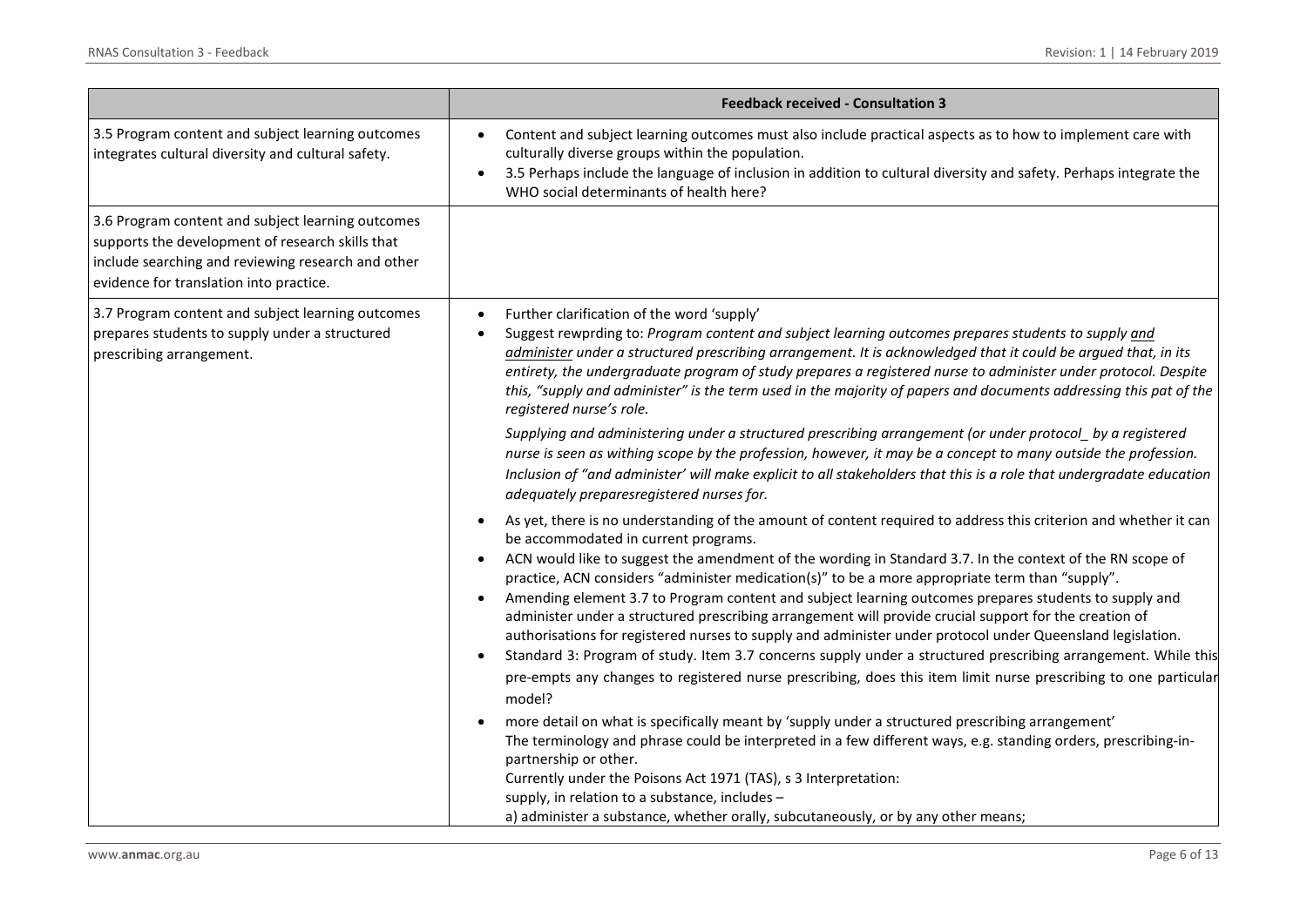<span id="page-6-0"></span>

|                                                                                                                                                                                                                                                                                                                                                                                                                                                            | <b>Feedback received - Consultation 3</b>                                                                                                                                                                                                                                                                                                                                                                                                                                                                                                                                                                                                                                                                                                                                                                                                                                                                                                                                                                                                                                                                                                                                                                        |
|------------------------------------------------------------------------------------------------------------------------------------------------------------------------------------------------------------------------------------------------------------------------------------------------------------------------------------------------------------------------------------------------------------------------------------------------------------|------------------------------------------------------------------------------------------------------------------------------------------------------------------------------------------------------------------------------------------------------------------------------------------------------------------------------------------------------------------------------------------------------------------------------------------------------------------------------------------------------------------------------------------------------------------------------------------------------------------------------------------------------------------------------------------------------------------------------------------------------------------------------------------------------------------------------------------------------------------------------------------------------------------------------------------------------------------------------------------------------------------------------------------------------------------------------------------------------------------------------------------------------------------------------------------------------------------|
|                                                                                                                                                                                                                                                                                                                                                                                                                                                            | b) dispense a substance on prescription; and<br>c) offer or agree to supply a substance;<br>Further, it is noted that each State and Territory have differing governing legislations and Drugs and Poisons Act<br>which will need to be considered when developing curricula. As such more clarity around this standard and the<br>sub sets would be appreciated. Notation of importance of deprescribing should be included as would<br>consideration for medication reconciliation and clinical perspectives of prescribing under structured<br>arrangements rather than the foci being pharmacological perspectives.<br>In point 3.7 'medicines' needs to be added:<br>3.7 Program content and subject learning outcomes prepares students to supply medicines under a structured<br>prescribing arrangement.                                                                                                                                                                                                                                                                                                                                                                                                 |
| 3.8 The program includes:<br>a) Aboriginal and Torres Strait Islander peoples'<br>history, culture and health taught from an Indigenous<br>perspective as a discrete unit of study and based on the<br>and Midwifery Aboriginal and Torres<br><b>Nursing</b><br>Strait Islander Health Curriculum Framework <sup>6</sup><br>b) content relevant to health outcomes of<br>Aboriginal and Torres Strait Islander peoples<br>embedded throughout the program. | Insert the word 'nursing' to make it read  Indigenous nursing perspective                                                                                                                                                                                                                                                                                                                                                                                                                                                                                                                                                                                                                                                                                                                                                                                                                                                                                                                                                                                                                                                                                                                                        |
| 3.9 The program includes:<br>a) a discrete unit addressing mental health<br>taught by a registered nurse with a formal qualification<br>in mental health<br>b) mental health content embedded<br>throughout the program.                                                                                                                                                                                                                                   | 3.9 is deeply insufficient to address the needs of the emerging mental health workforce and the mental health<br>$\bullet$<br>consumer cohrt that is reliant upon them for care, safety and intervention.<br>The Higher Education Standards 3.2 clearly articulate requirements for academic staff teaching into a program<br>as follows:<br>Staff with responsibilities for academic oversight and those with teaching and supervisory roles in courses or<br>units of study are equipped for their roles, including having:<br>a. knowledge of contemporary developments in the discipline or field, which is informed by continuing<br>scholarship or research or advances in practice<br>b. skills in contemporary teaching, learning and assessment principles relevant to the discipline, their role, modes<br>of delivery and the needs of particular student cohorts, and<br>c. a qualification in a relevant discipline at least one level higher than is awarded for the course of study, or<br>equivalent relevant academic or professional or practice- based experience and expertise, except for staff<br>supervising doctoral degrees having a doctoral degree or equivalent research experience. |

<sup>6</sup> Available from: https://www.linmen.org.au/project/nursing-and-midwifery-aboriginal-and-torres-strait-islander-health-curriculum-framework/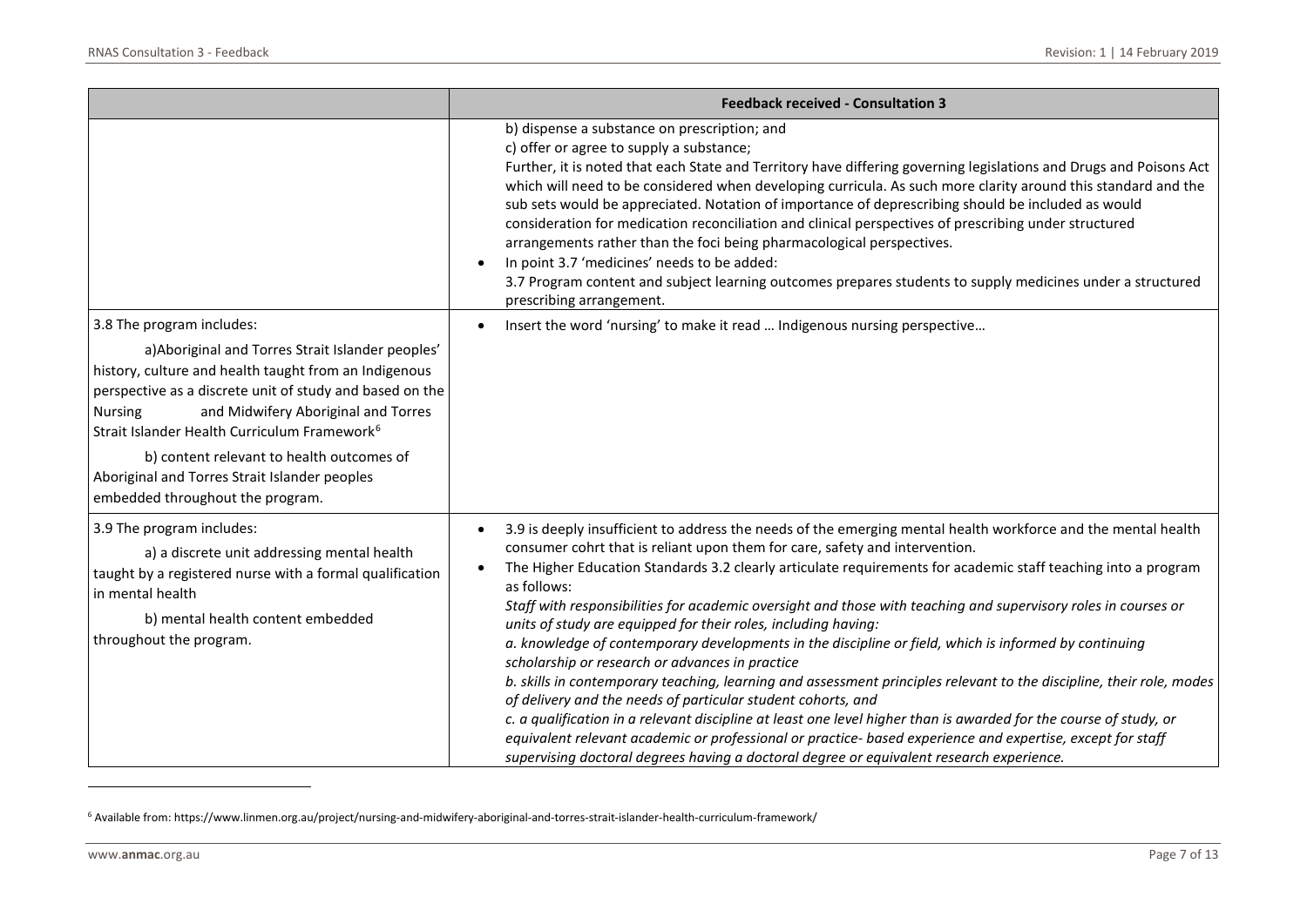|                                                                                                                                                                                                                                                                                                                                                 | <b>Feedback received - Consultation 3</b>                                                                                                                                                                                                                                                                                                                                                                                                                                                                                                                                                                                                                                                                                                                                                                                                                                                                                                                                                                                                                                                                                                                                                                                                                                                                                                                                                                                                                                                                                                                                                                                                                                                                                                                                               |
|-------------------------------------------------------------------------------------------------------------------------------------------------------------------------------------------------------------------------------------------------------------------------------------------------------------------------------------------------|-----------------------------------------------------------------------------------------------------------------------------------------------------------------------------------------------------------------------------------------------------------------------------------------------------------------------------------------------------------------------------------------------------------------------------------------------------------------------------------------------------------------------------------------------------------------------------------------------------------------------------------------------------------------------------------------------------------------------------------------------------------------------------------------------------------------------------------------------------------------------------------------------------------------------------------------------------------------------------------------------------------------------------------------------------------------------------------------------------------------------------------------------------------------------------------------------------------------------------------------------------------------------------------------------------------------------------------------------------------------------------------------------------------------------------------------------------------------------------------------------------------------------------------------------------------------------------------------------------------------------------------------------------------------------------------------------------------------------------------------------------------------------------------------|
|                                                                                                                                                                                                                                                                                                                                                 | The requirement for a discrete unit addressing mental health to be only taught by 'a registered nurse with a<br>formal qualification in mental health' is overly prescriptive and is at risk of excluding appropriately qualified<br>academic staff utilising the higher education standards as the benchmark. It should also be recognised that<br>nurses in Australia have been prepared to work in both a mental health and generalist setting for many years<br>and that academics could hold a Masters and/or PhD with a research interest in mental health but not hold a<br>formal qualification in mental health. The broader criteria in 3.12 is more appropriate and the requirement to<br>hold a formal qualification in mental health should be removed.<br>Inclusing of the words 'also addressing problematic alcohol and other drugs across a wide variety of health care<br>settings'<br>The ACMHN requests this be reworded as:<br>a) A discrete unit addressing mental health nursing taught by a registered nurse with a formal qualification and<br>expertise in mental health nursing.<br>what are the implications of this for other areas of practice and for integrated curricula (I know same question<br>has been asked re Aboriginal and Torres Strait Islander content and a separate unit does not preclude including<br>this content elsewhere) why not also have a discrete unit re chronic care, aged care and qualified staff etc are<br>we moving to separate unit on each priority area<br>3.5 Perhaps include the language of inclusion in addition to cultural diversity and safety. Perhaps integrate the<br>WHO social determinants of health here?                                                                                              |
| 3.10 The program includes:<br>a) a minimum of 800 hours of professional<br>experience placement, exclusive of simulation and not<br>exceeding 130 hours (one-sixth) undertaken outside<br>Australia<br>b) professional experience placements<br>underpinned by contractual arrangements between<br>education providers and placement providers. | A minimum of 400 hours of professional experience placement for Diploma of Nursing programs.<br>As identified in 1.2 when a nurse trained and obtained registration as a nurse overseas, he or she was able to<br>complete the 3rd year of a Bachelor of Science (Nursing) program and following successful completion apply for<br>registration in Australia. 3.10 would preclude internationally qualified registered nurses from completing this<br>pathway. The development of a separate criterion to address internationally qualified registered nurses from<br>other countries entering Australian programs of study needs to be addressed within these standards.<br>3.10a) Clarification is required whether the placement of 130 hours outside Australia needs to be under the<br>supervision of an Australian Registered Nurse.<br>Undergraduates should be required to complete at least 40 hours of practice within the primary care setting, in<br>addition to a placement for another specialty which may also be in the primary health care setting e.g. a mental<br>health placement.<br>We also highlight here that the timing of this placement should not occur until undergraduates have completed<br>education so that they are sufficiently trained to be able to actively participate and take advantage of skills<br>development opportunities in the primary health care e.g. medication administration including of injections and<br>importantly immunisations.<br>As outlined previously in this submission, the ANMF suggests that the minimum professional experience<br>placement hours should be increased to 900 hours. Further, considering the current concerns with professional<br>experience placement, the ANMF recommend that these 900 hours |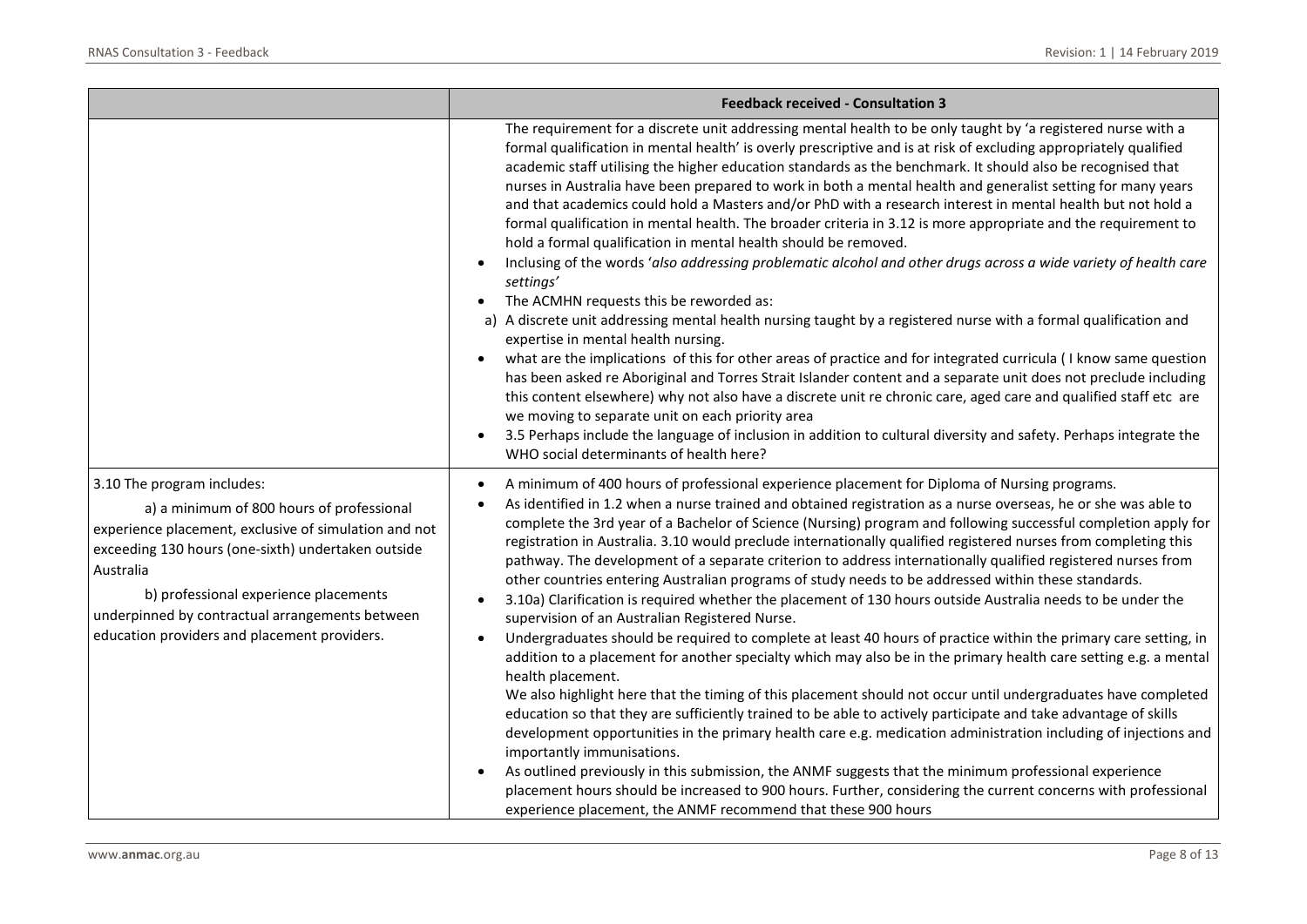|                                                                                                                                                                                                                                                                                                                                  | <b>Feedback received - Consultation 3</b>                                                                                                                                                                                                                                                                                                                                                                                                                                                                                                                                                                                                                                                                                                                                                                                                                                                                                                                                                                                                                                                                                                                                                                                                                                                                                                                |
|----------------------------------------------------------------------------------------------------------------------------------------------------------------------------------------------------------------------------------------------------------------------------------------------------------------------------------|----------------------------------------------------------------------------------------------------------------------------------------------------------------------------------------------------------------------------------------------------------------------------------------------------------------------------------------------------------------------------------------------------------------------------------------------------------------------------------------------------------------------------------------------------------------------------------------------------------------------------------------------------------------------------------------------------------------------------------------------------------------------------------------------------------------------------------------------------------------------------------------------------------------------------------------------------------------------------------------------------------------------------------------------------------------------------------------------------------------------------------------------------------------------------------------------------------------------------------------------------------------------------------------------------------------------------------------------------------|
|                                                                                                                                                                                                                                                                                                                                  | are only completed within the Australian context. The new 3.10 (a) should state the following:<br>3.10 The program includes:<br>a) a minimum of 800 900 hours of professional experience placement, exclusive of simulation, and within the<br>Australian context. and not exceeding 130 hours (one sixth) undertaken outside Australia<br>In regard to 3.10 item (b), the ANMF suggests that it is not enough to only state contractual arrangements,<br>further detail needs to be included in this item to provide clearer expectations of the arrangement for both the<br>education provider and the health service. Item 3.10 (b) should<br>state the following:<br>b) professional experience placements that are underpinned by contractual arrangements between education<br>providers and placement providers. The contract outlines the model of support used, such as the Best Practice<br>Clinical Learning Environment Framework that will be used to facilitate student learning and provide clear<br>expectations for both the education<br>provider and health service.<br>wording should be adjusted for programs which include clinical practicum hours in excess of 800 exclusive of<br>simulation and not exceeding 130hrs (one-sixth) should be adjusted to state no less than 630hrs of practicum to<br>be completed in Australia. |
| 3.11 Program resources are sufficient to facilitate<br>support student achievement of the Registered Nurse<br>Standards for Practice, with attention to human,<br>physical and financial resources supporting all teaching<br>and learning environments, including simulated<br>practice and professional experience placements. | 3.11 Program resources are sufficient to facilitate support student achievement of the Registered Nurse<br>Standards for Practice, with attention to human, physical and financial resources supporting all teaching and<br>learning environments, including simulated practice and professional experience placements.<br>Note probable typographical error.<br>Support needs to be deleted from point 3.11.                                                                                                                                                                                                                                                                                                                                                                                                                                                                                                                                                                                                                                                                                                                                                                                                                                                                                                                                            |
| 3.12 Staff teaching into the program:<br>a) are qualified and experienced to deliver the<br>units they teach<br>b) are registered nurses when the subject<br>relates to nursing practice<br>c) hold one qualification higher than the<br>program of study being taught.                                                          | 3.12c) may need to be more explicit e.g. taking into consideration the hospital trained RNs versus Bachelor of<br><b>Nursing RNs</b><br>Equivalent also needs to be considered.<br>TEQSA states 'or have equivalent relevant academic, professional or practice-based experience and expertise,<br>except for staff who are supervising doctoral degrees, who must have a doctoral degree or equivalent research<br>experience'.<br>I have concerns regarding the removal of "identified experience" (or language similar to TESQA) – the reasoning<br>of this is that the important of our clinical facilitators working in clinical placement is their clinical<br>relevance/currency. I completely support c) for academic positions - however there needs to be flexibility of<br>this criteria to ensure we focus on currency for facilitators.<br>The ANMF suggests the following additional item is added as item 3.12:<br>Theory taught outside of the Australian context cannot exceed the equivalent of a total of three months of the<br>total program and must be equivalent in terms of subject and objectives, learning outcomes and assessment.                                                                                                                                                                                           |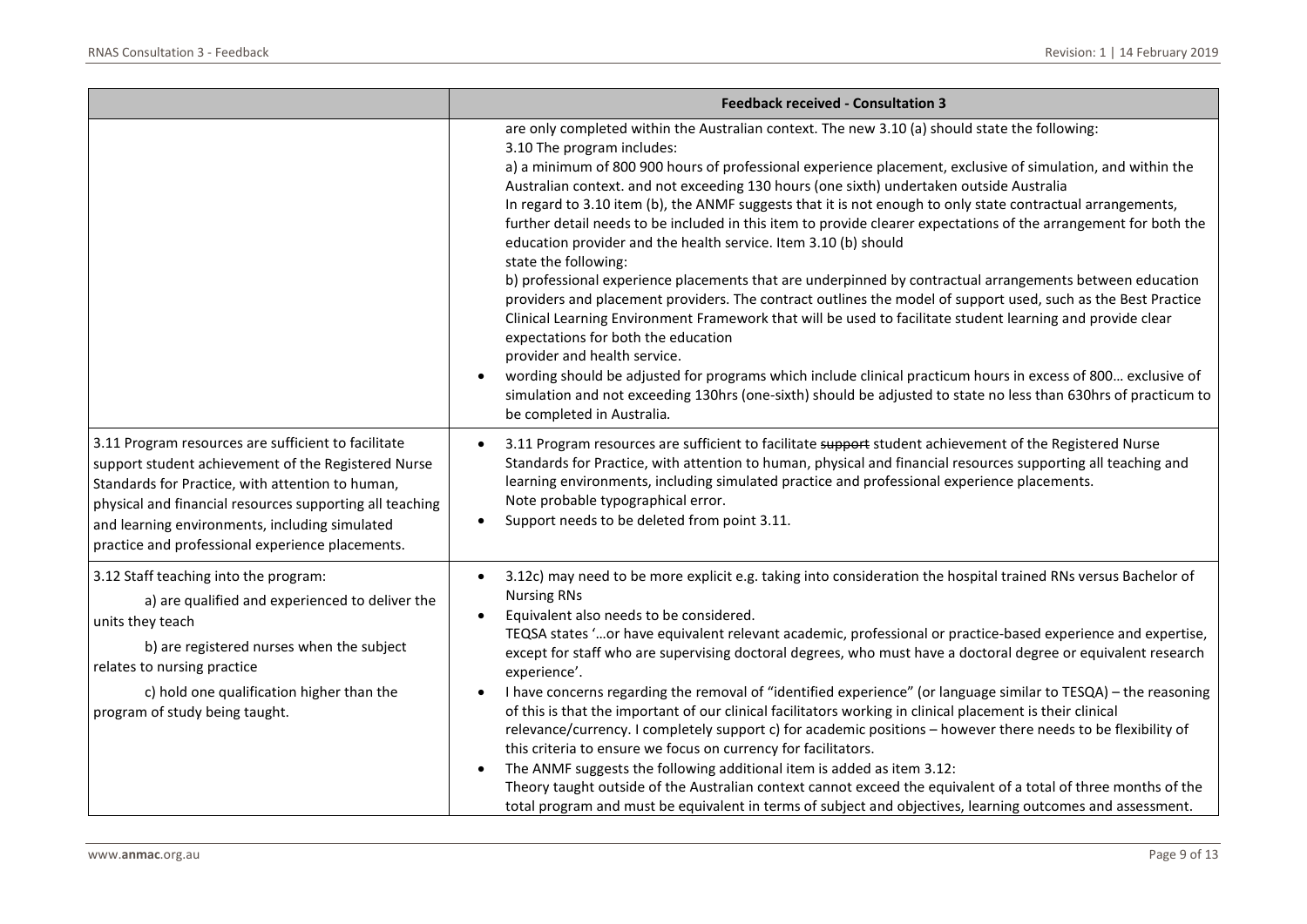|                                                                                                                                                                           | <b>Feedback received - Consultation 3</b>                                                                                                                                                                                                                                                                                                                                                           |
|---------------------------------------------------------------------------------------------------------------------------------------------------------------------------|-----------------------------------------------------------------------------------------------------------------------------------------------------------------------------------------------------------------------------------------------------------------------------------------------------------------------------------------------------------------------------------------------------|
|                                                                                                                                                                           | 3.12 Include in 3.12c wording re equivalent relevant academic or practice based experience as per AQF<br>$\bullet$<br>Framework<br>part c which states that staff teaching into the program must have a qualification one higher than the program<br>of study being taught. What happens with Masters programs which lead to registration to practice? Are we<br>expecting all staff to hold a PhD? |
| <b>Standard 4: Student experience</b>                                                                                                                                     |                                                                                                                                                                                                                                                                                                                                                                                                     |
| 4.1 Program information provided to students is<br>relevant, timely, transparent and accessible.                                                                          |                                                                                                                                                                                                                                                                                                                                                                                                     |
| 4.2 The education provider identifies and supports the<br>academic learning needs of students.                                                                            |                                                                                                                                                                                                                                                                                                                                                                                                     |
| 4.3 Students are informed of, and have access to,<br>effective grievance and appeals processes.                                                                           |                                                                                                                                                                                                                                                                                                                                                                                                     |
| 4.4 Students are informed of, and have access to,<br>pastoral and/or personal support services provided by<br>qualified personnel.                                        | the identification of qualified personal should be removed. This is a university specific requirement. The<br>importance is that the school has processes in place to ensure the information and services are transparent and                                                                                                                                                                       |
| 4.5 Students are represented on program advisory and<br>decision-making committees.                                                                                       |                                                                                                                                                                                                                                                                                                                                                                                                     |
| 4.6 Principles of equity and diversity are evident in<br>student and/or staff interactions and teaching and<br>learning materials.                                        | 4.6 Consider replacing draft criterion with; Equity and diversity principles are observed and promoted in the<br>$\bullet$<br>student experience. The specific nature of the requirements inherent in the draft criterion detract from the<br>intent.                                                                                                                                               |
| 4.7 Student experiences across all teaching and<br>learning environments are monitored and evaluated<br>regularly with outcomes informing program quality<br>improvement. | The minimum accepted frequency of monitoring/evaluation and quality improvement needs to be articulated,<br>$\bullet$<br>for example, at least annually for each year level of a nursing course.                                                                                                                                                                                                    |
| <b>Standard 5: Student assessment</b>                                                                                                                                     |                                                                                                                                                                                                                                                                                                                                                                                                     |
| 5.1 Program learning outcomes and assessment<br>strategies are aligned.                                                                                                   |                                                                                                                                                                                                                                                                                                                                                                                                     |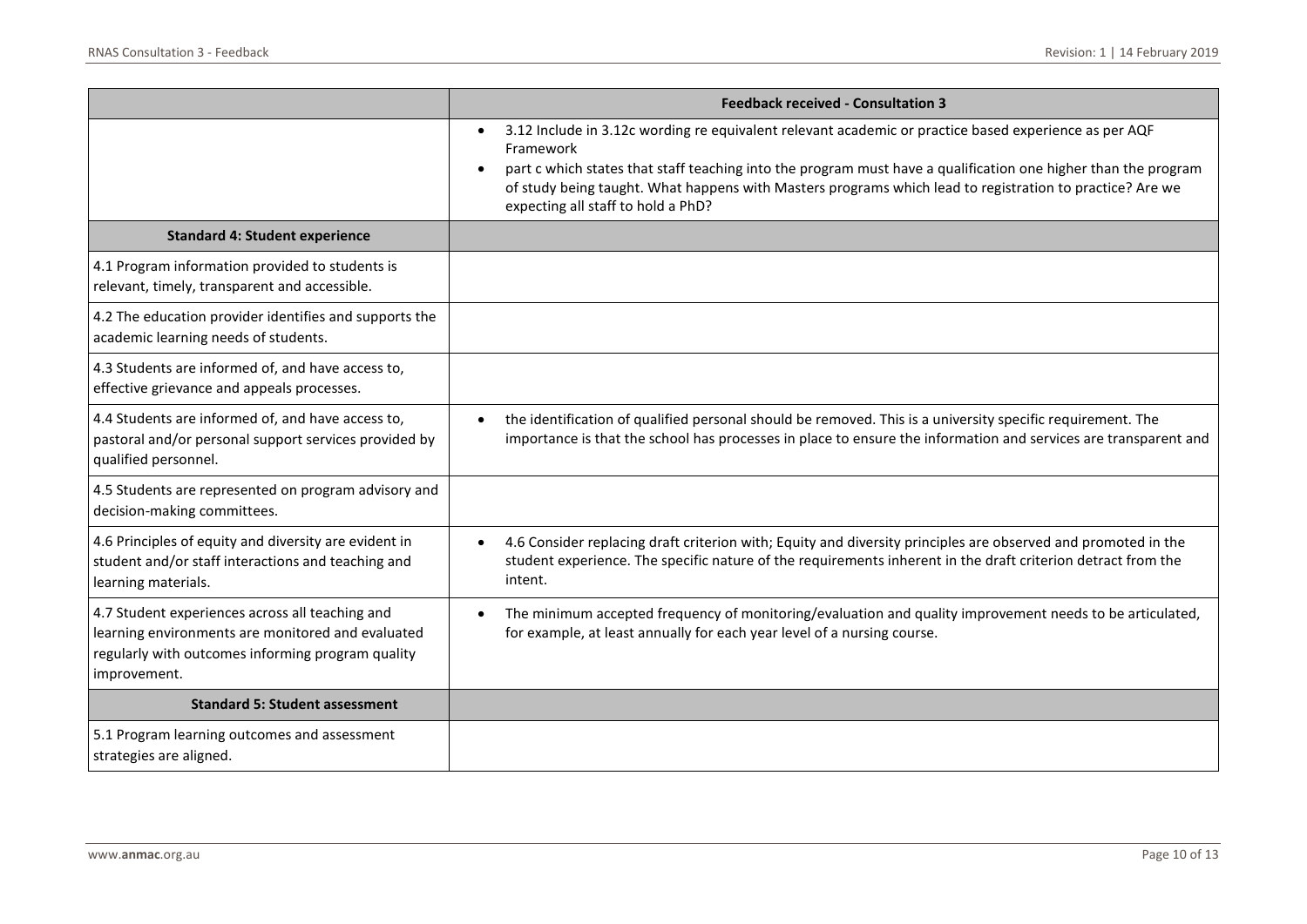|                                                                                                                                                                                   | <b>Feedback received - Consultation 3</b>                                                                                                                                                                                                  |
|-----------------------------------------------------------------------------------------------------------------------------------------------------------------------------------|--------------------------------------------------------------------------------------------------------------------------------------------------------------------------------------------------------------------------------------------|
| 5.2 Unit learning outcomes, with associated unit<br>assessments, are clearly mapped to the Registered<br>Nurse Standards for Practice.                                            |                                                                                                                                                                                                                                            |
| 5.3 Validated assessment tools, modes of assessment,<br>sampling and moderation are used to ensure integrity<br>in theoretical and clinical assessments.                          | The tools and modes of assessment, sampling and moderation that are used to ensure integrity in theoretical<br>and clinical assessments, will need to be tailored to the primary health context, be relevant to the area being<br>studied. |
| 5.4 Assessments include the appraisal of competence<br>in pharmacokinetics, pharmacodynamics and the<br>quality use of medicines.                                                 | 5.4 Consider broadening this criterion to include words re embedding and scaffolding this content over the<br>duration of the course of study and address this criterion re therapeutics in a broader sense.                               |
| 5.5 Formative and summative assessments are used<br>across the program to enhance learning and inform<br>student progression.                                                     | 5.5 Include clear definitions/expectations re formative and summative assessment that are commensurate with<br>the pedagogy of the curriculum.                                                                                             |
| 5.6 The education provider is ultimately accountable<br>for ensuring students are supervised and assessed by a<br>registered nurse while on professional experience<br>placement. | This may preclude valuable interdisciplinary placements with an oral hygienist, dietician etc.                                                                                                                                             |

## **Other/Generic feedback:**

- No longer a standard related to the nursing philosophy to guide the program, this a retrograde step. Philosophical positioning must be surely viewed as essential to unifying a curriculum and shaping the worldview of nursing students.
- Standard 3 Program of Study: The old standards articulated a list of teaching and learning approaches which covered off some crucial program content, which should be included, along with the addition of content about resilience, selfcare and being part of the learning and teaching culture. In developing the evidence guidance, it is recommended these aspects be included as key evidence in any program of study.
- The recently announced Commonwealth Independent Review of Nursing Education may have implications for the Registered Nurse Accreditation Standards. It is recommended that this be acknowledged in the final version of these standards, including that the findings of the review may require an earlier revision of the standards.
- Standard 5 Assessment Suggest including timely and responsive feedback to assessment to support, enhance and engage with learning.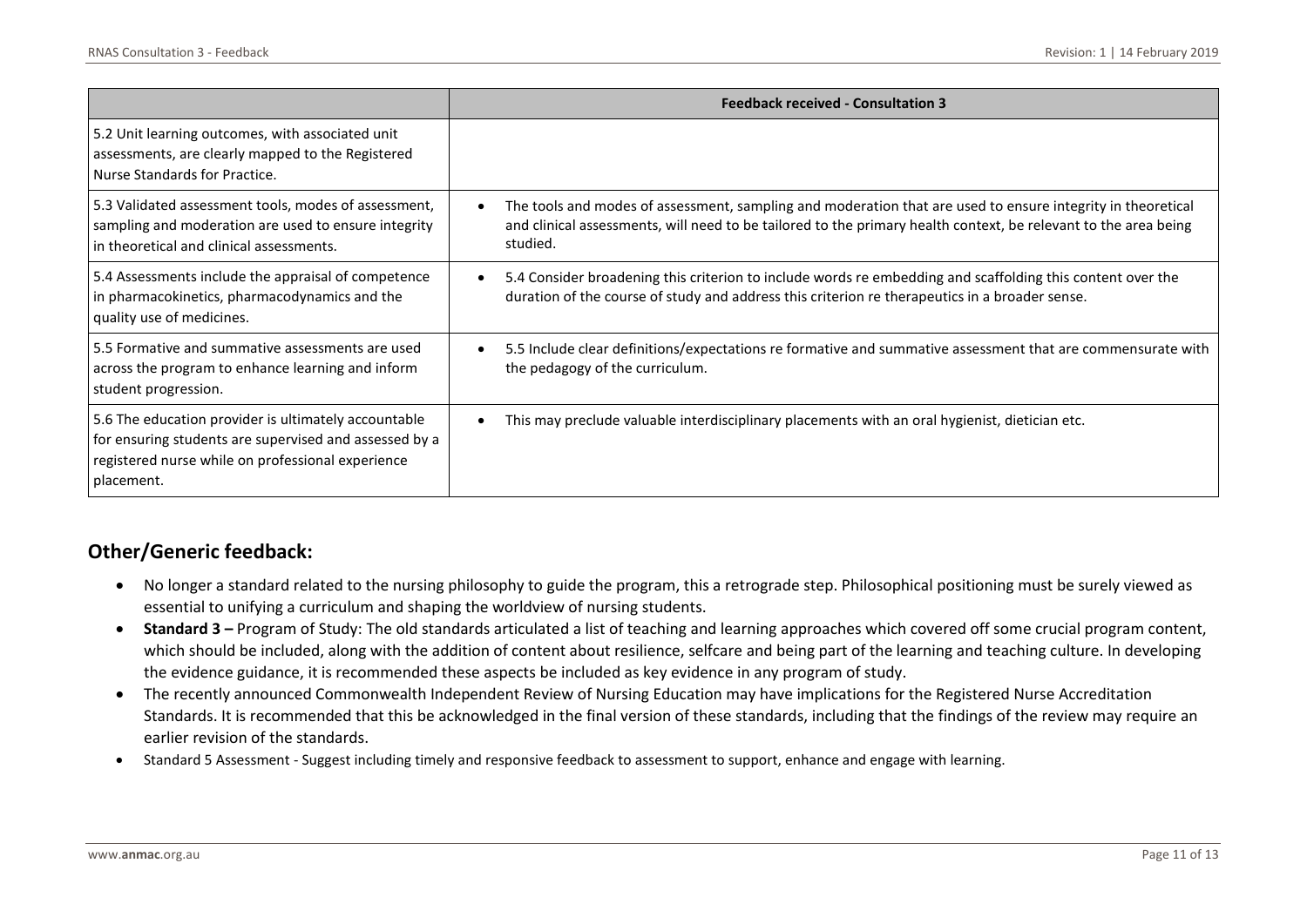• APNA notes that Standards 3.8 and 3.9 explicitly and importantly prescribe what the program of study must include regarding Aboriginal and Torres Strait Islanders and mental health. We advocate that primary health care nursing deserves the same level of commitment, for reasons we have already highlighted with respect to criteria 3.3.

There must be a further stand alone criterion within section 3, which states:

The program includes:

a) a discrete unit addressing primary health care, the social determinants of health and health equity, health promotion and preventive health taught by a registered nurse with a formal qualification in primary health care

b) primary health care content embedded throughout the program.

• 3.5 Program content and subject learning outcomes integrates cultural diversity and cultural safety. and

3.8 The program includes:

a)Aboriginal and Torres Strait Islander peoples' history, culture and health taught from an Indigenous perspective as a discrete unit of study and based on the Nursing and Midwifery Aboriginal and Torres Strait Islander Health Curriculum Framework6

b) content relevant to health outcomes of Aboriginal and Torres Strait Islander peoples embedded throughout the program.

These two elements have overlap and could be integrated into a single element to reduce duplication

• Standard 1: Safety of the public. While I agree about the intent of this standard, I am uncertain as to the evidence that will be required to prove compliance with item 1.1 and 1.2. How will an education provider prove a guiding principle?

1.2 contains two premises that is, the program is delivered in Australia and that graduates are prepared for safe and ethical practice. Should this item be separated into 2 separate items? Furthermore, how will an education provider prove that their program is both safe and ethical or that their graduates practice safety and ethically?

- I was concerned to hear comments that did not support Mental Health theory and clinical practice hours for undergraduate nursing students. More so that people could not identify what constituted a MH Nurse and suggested that a Psychologist or Addictions Nurse could deliver the material. These are different scopes of practice. MH Nurses are identified by the credentialing process established by the ACMHN. I do think it is time to provide leadership here and indicate a minimum of one core theory subject must be committed to MH Nursing and be delivered by a staff member who could demonstrate education at Postgraduate Diploma Level (or equivalent) with recent if practice or demonstrated contribution to MH Nursing. That clinical practice hours must be included in MH with access to supervision and assessment by a MH Nurse. I think if we can't achieve this then the comprehensive degree will continue to be challenged.
- The idea was a need to prescribe a % of hours that can be given credit for a Diploma of Nursing. Diploma students complete 400 hours. BN students are required to complete a minimum of 800. I would suggest that no more than 25% of the BN clinical hours could be credited - or 200 hours maximum for an Approved Diploma graduate
- would it be useful to list all the evidence and then say which standards it relates to in order to identify where there is replication and where there is overlap -eg is the qi plan and evidence of meetings in standard 2.3 2.5 any different to standard 4.5 and 4.7?
- 3.8 3.10 The program includes: Aboriginal and Torres Strait Islander peoples' health